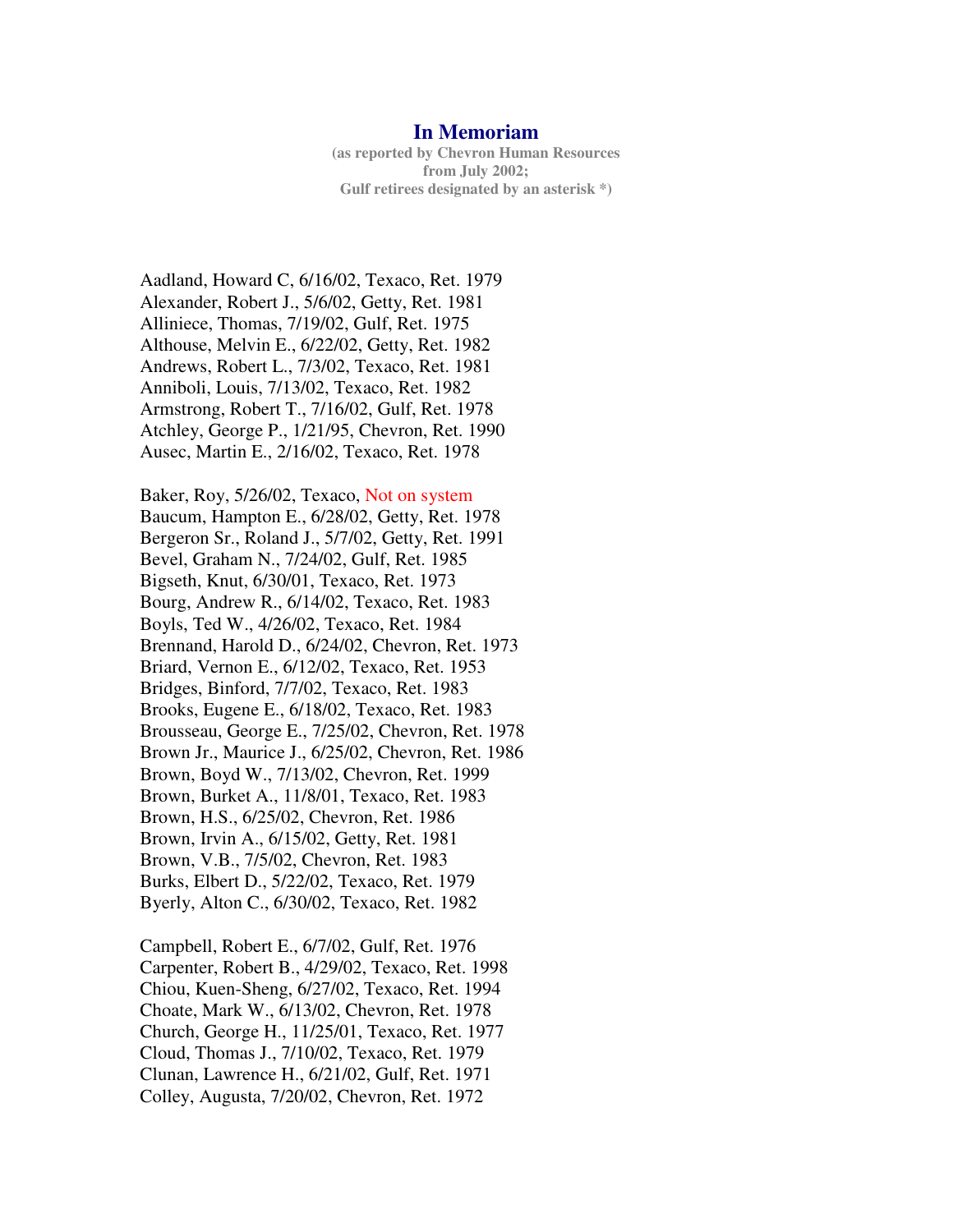Colson, Kermit L., 7/23/02, Chevron, Ret. 1977 Combs, B.H., 7/5/02, Texaco, Ret. 1978 Cook, Fred A., 5/23/02, Chevron, Ret. 1975 Cooley, Robert V., 7/8/02, Gulf, Ret. 1976 Corcoran, Ina N., 7/2/02, Chevron, Ret. 1965 Correll, Clyde D., 7/16/02, Gulf, Ret. 1981 Cottingham, Ray E., 7/13/02, Chevron, Ret. 1966 Coyne, Patrick J., 6/5/02, Texaco, Ret. 1989 Cremolini, Alfred R., 6/18/02, Chevron, Ret. 1982 Crippen Jr., Jack M., 6/19/02, Texaco, Ret. 1982 Crochet Jr., Howard J., 6/26/02, Texaco, Ret. 1987 Crowder, Harvey A., 7/29/02, Gulf, Ret. 1976 Curtis, Edward M., 2/26/02, Texaco, Ret. 1977

Dammon, Emmett G., 1/21/02, Texaco, Ret. 1973 David, R., 7/14/02, Gulf, Ret. 1970 Davis, William L., 7/15/02, Gulf, Ret. 1979 Demetrio, Theodore G., 6/30/02, Gulf, Ret. 1986 Depew, Harold D., 7/10/02, Chevron, Ret. 1977 Dille, Roger M., 7/26/02, Texaco, Ret. 1982 Ditz, Elsie M., 7/6/02, Chevron, Ret. 1974 Dobbs, Delbert W., 7/6/02, Chevron, Ret. 1988 Doerfler, Eloise S., 6/3/02, Gulf, Ret. 1981 Demec, Willie, 7/23/02, Texaco, Ret. 1982 Dubusdevalempre, Paul L., 5/10/02, Texaco, Ret. 1990 Dugas, Ernest, 7/28/02, Gulf, Ret. 1983 Dumas, Robert H., 8/31/01, Texaco, Ret. 1972 Duncan, Grace V., 2/5/99, Texaco, Ret. 1971 Dupre, Aurelie J., 11/10/01, Texaco, Ret. 1974 Durham Jr., George L., 6/3/02, Texaco, Ret. 1982

Eimer, Kenneth E., 7/6/02, Chevron, Ret. 1996 Elmer, Harold S., 7/2/02, Getty, Ret. 1983 Emmert, Howard, 7/4/02, Getty, Ret. 1973 Etheridge, Edward F., 5/13/02, Texaco, Ret. 1974

Farrow, Joe P., 3/19/02, Texaco, Ret. 1975 Fejes, William, 6/14/02, Gulf, Ret. 1983 Findley, Eugene H., 4/28/02, Texaco, Ret. 1991 Forrester, Herbert L., 7/24/01, Texaco, Ret. 1969 Fulton, Eugene T., 2/18/02, Texaco, Ret. 1977 Funderburk, Jerry C., 7/4/02, Gulf, Ret. 1985

Gambill, Max R., 6/24/02, Texaco, Ret. 1981 Giatras, Dan, 7/6/02, Chevron, Ret. 1985 Gillean, Buster V., 7/13/02, Gulf, Ret. 1977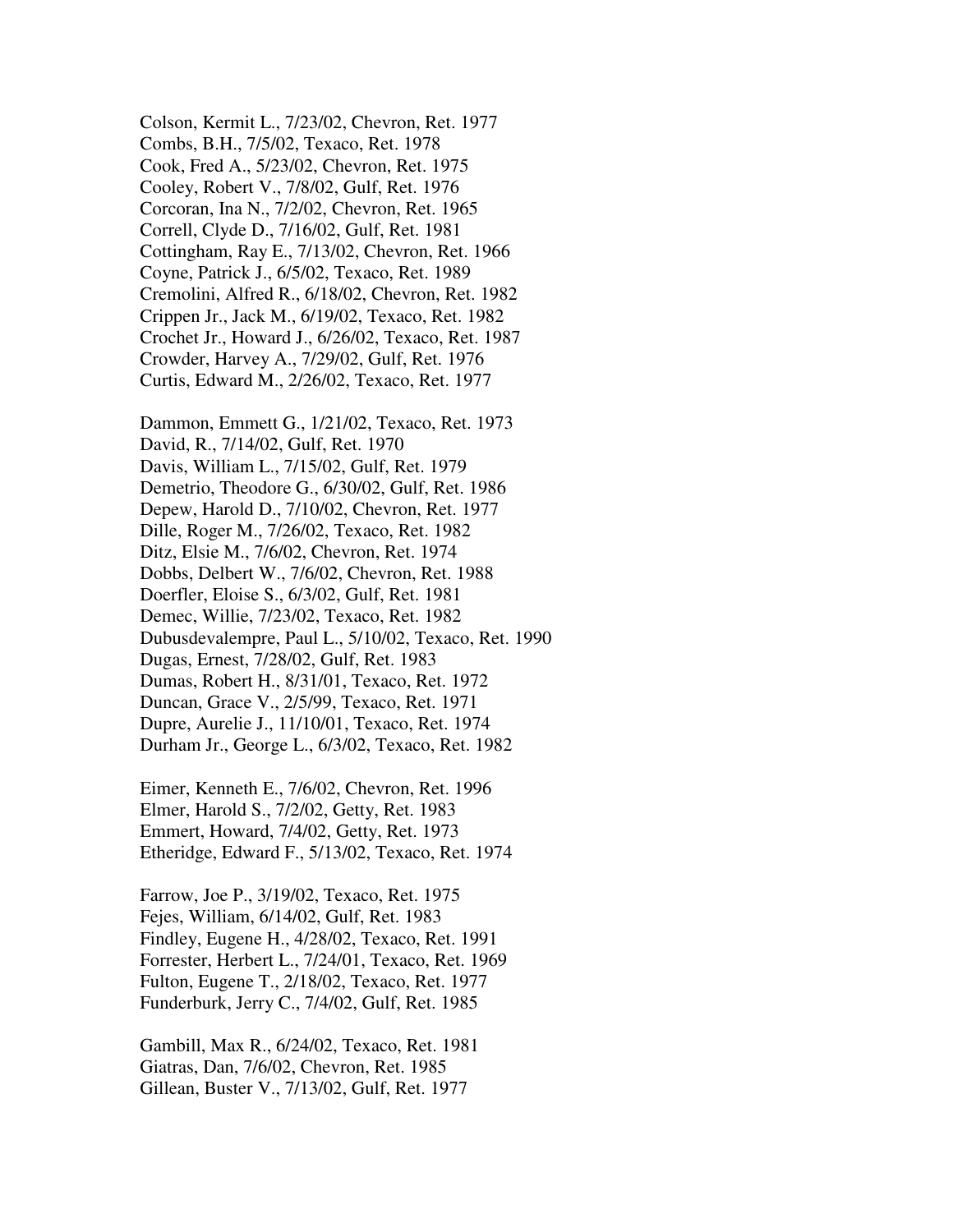Godwin, Frank L. 6/29/02, Gulf, Ret. 1971 Gorman, Francis W., 6/1/02, Texaco, Ret. 1984 Gragg, Edgar W., 6/18/02, Getty, Ret. 1984 Griffith, Edgar, 2/23/02, Texaco, Ret. 1969

Haas, Charles E., 5/28/02, Texaco, Ret. 1976 Harig, Dorothy E., 7/7/02, Gulf, Ret. 1968 Harris Jr., Walter, 7/9/02, Gulf, Ret. 1999 Harris, Max E., 7/13/02, Gulf, Ret. 1977 Heddrick, John S., 11/4/01, Chevron, Ret. 1980 Heise, Lloyd, 3/16/02, Chevron, Not on system Hillyer Jr., Oscar, 7/27/02, Texaco, Ret. 1976 Holck, F. Herbert, 1/30/00, Getty, Ret. 1967 Holland Jr., Rufus Marion, 7/3/02, Texaco, Ret. 1992 Holmes, Arthur C., 5/25/02, Texaco, Ret. 1973 Hoopes, William H., 7/16/02, Texaco, Ret. 1967 Hopper, Royal M., 5/19/02, Texaco, Ret. 1971 Hritz, George A., 7/17/02, Texaco, Ret. 1981 Hubbard, Mathew S., 3/12/02, Texaco, Ret. 1980

Inglish, C.C., 6/17/02, Texaco, Ret. 1977

James, William R., 6/18/02, Texaco, Ret. 1978 Jefferies, Paul J., 6/15/02, Texaco, Ret. 1994 Jenkins, Oma L. 6/15/02, Getty, Ret. 1970 Jennings, Ernest R., 6/30/02, Gulf, Ret. 1983 Jernigan, Paul D., 6/21/02, Texaco, Ret. 1977 Johnson Jr., F.R., 7/10/02, Chevron, Ret. 1986 Johnson, Ralin E., 7/17/02, Texaco, Ret. 1982 Jones, J.B., 4/16/02, Texaco, Ret. 1982

Karlsen, Fritz T., 5/31/02, Getty, Ret. 1983 Kellish, John E., 6/4/02, Texaco, Ret. 1977 Kelly, Margaret L., 6/23/02, Chevron, Ret. 1993 Kittell, Everett H., 7/5/02, Texaco, Ret. 1981 Kjos, James R., 7/8/02, Chevron, Ret. 1975 Kline, Floyd W., 7/4/02, Getty, Ret. 1985 Klutts, Lavoy, 7/16/02, Gulf, Ret. 1992 Knights, James H., 6/11/02, Texaco, Ret. 1988 Knigin, Frederick, 4/8/02, Texaco, Ret. 1969 Koechlin, Mabel S., 6/26/02, Texaco, Ret. 1964 Kriewald, Ludwig M., 6/22/02, Gulf, Ret. 1971 Kyle, Calvin, 2/23/02, Texaco, Ret. 1975

Largent, Norman R., 6/29/02, Texaco, Ret. 1982 Laurents, Burley C., 7/1/02, Gulf, Ret. 1979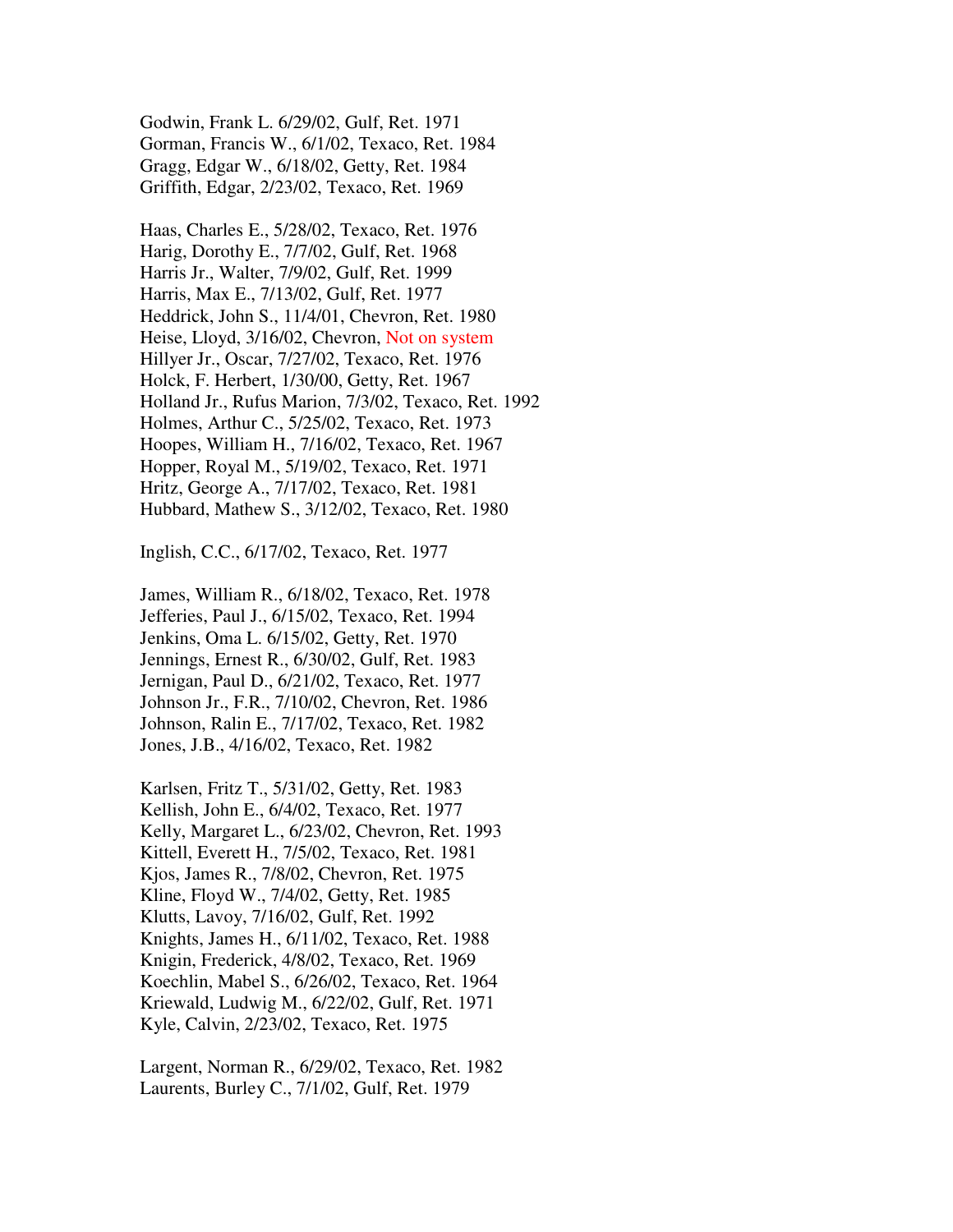Laviolette, Odine J., 5/7/02, Texaco, Ret. 1969 Lawlor, Clyde, 9/8/01, Texaco, Ret. 1982 Layman, Woodrow W., 6/3/02, Texaco, Ret. 1980 Lee, Helen B., 6/16/02, Texaco, Ret. 1960 Lee, Thomas J., 7/6/02, Chevron, Ret. 1974 Leifer, Morris, 6/21/02, Texaco, Ret. 1974 Lejunie Jr., Dave A., 5/14/02, Texaco, Ret. 1985 Leonard, Allen F., 2/6/02, Getty, Ret. 1973 Lewis, Harold J., 5/23/02, Texaco, Ret. 1974 Lirette, Etienne R., 6/19/02, Texaco, Ret. 1971 Liston Jr., Merton E., 7/22/02, Texaco, Ret. 1990 Lortz, William C., 7/13/02, Texaco, Ret. 1987 Love, Howard C., 6/16/02, Getty, Ret. 1976 Lucy, Hugh D., 6/7/02, Texaco, Ret. 1981 Lynch, Francis C., 6/29/02, Gulf, Ret. 1979

Macarthur, James G., 7/11/02, Gulf, Ret. 1983 Maier, Paul G., 5/25/02, Texaco, Ret. 1980 Mayhall, Andrew J., 6/29/02, Chevron, Ret. 1985 McCoy, John D., 7/5/02, Gulf, Ret. 1982 McIntosh, Joseph L., 7/19/02, Gulf, Ret. 1974 McBride Jr., William W., 7/15/02, Texaco, Ret. 1984 McBurnett, Cecil F., 4/16/02, Texaco, Ret. 1964 McCall, Joseph W., 7/14/02, Chevron, Ret. 1989 McCarty, Sherwood N., 5/27/02, Getty, Ret. 1968 McClure, John L., 7/9/02, Texaco, Ret. 1988 McCune, Leroy R., 6/29/02, Chevron, Ret. 1981 McDonald, Billy E., 6/9/02, Getty, Ret. 1974 Meanor Jr., Samuel S., 7/12/02, Texaco, Ret. 1976 Means, George R., 5/30/02, Getty, Ret. 1970 Mercer, Gerald W., 7/12/02, Texaco, Ret. 1978 Meyer, Jack F., 6/8/02, Texaco, Ret. 1980 Mikulecky, Edward L., 7/10/02, Texaco, Ret. 1984 Mills, Patrick L., 6/23/02, Texaco, Ret. 1978 Montgomery, Eugene C., 5/18/02, Texaco, Ret. 1977 Morrow Jr., Rollie C., 6/8/02, Texaco, Ret. 1994 Morton, Marion H., 6/8/02, Gulf, Ret. 1967 Mulhearn, Rena D., 8/4/01, Texaco, Ret. 1992 Mullen, Raymond N., 6/26/02, Gulf, Ret. 1976 Musson, Donald M., 5/13/02, Texaco, Ret. 1977

Nicks, Arville D., 6/25/02, Gulf, Ret. 1984 Nolan, Dorothy C., 7/20/02, Texaco, Ret. 1974 Nora, Don V., 7/19/02, Texaco, Ret. 2000 Nowak, Anna, 6/6/02, Texaco, Ret. 1980 Nowicki, Robert F., 6/15/02, Texaco, Ret. 1994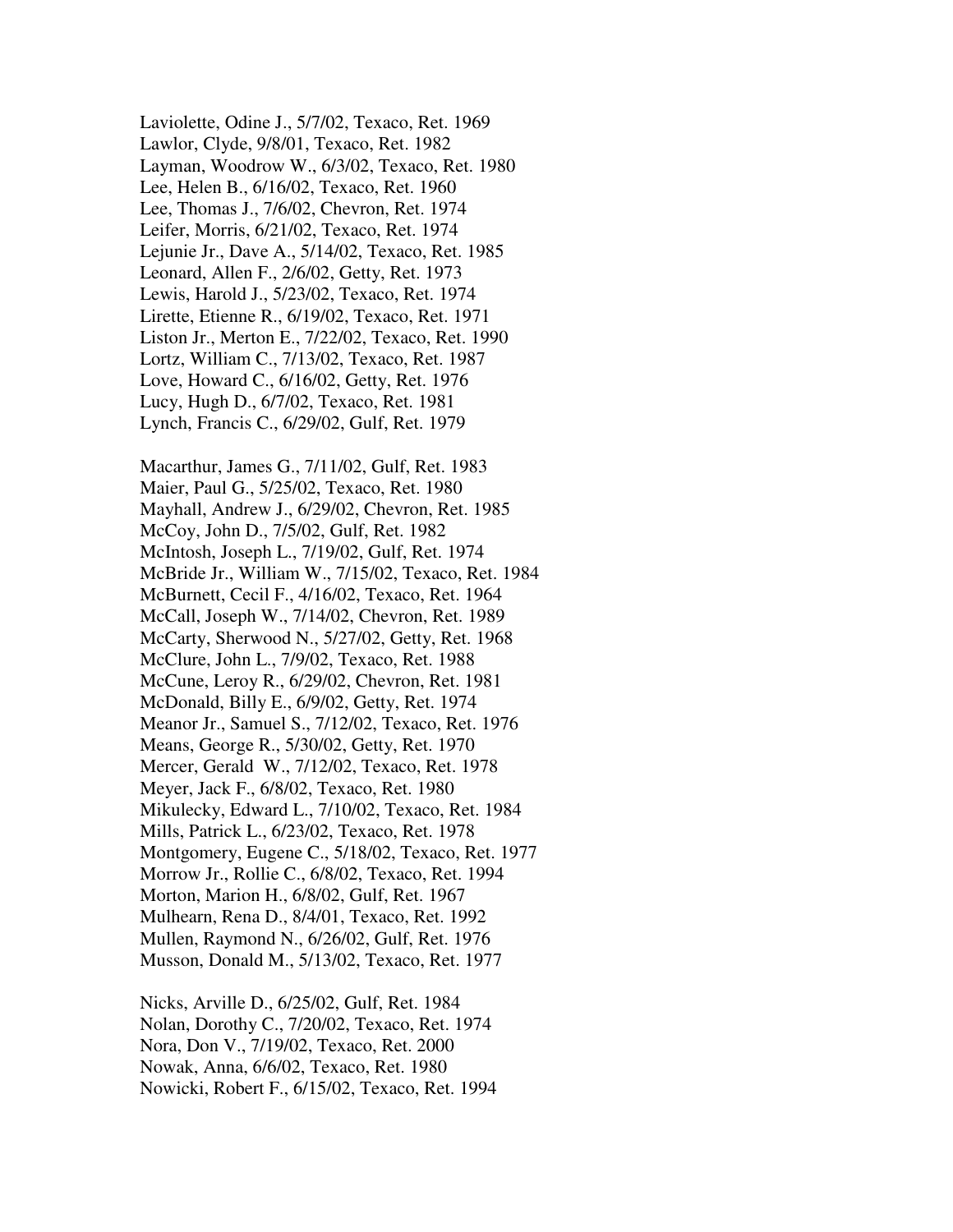O'Connor, William R., 7/9/02, Texaco, Ret. 1981

Patten, Kevin J., 7/2/02, Texaco, Ret. 2002 Peace, G., 6/29/02, Gulf, Ret. 1976 Perrilloux, Nancy S., 6/18/02, Texaco, Ret. 1999 Peters, Frank G., 7/12/02, Chevron, Ret. 1967 Petersen, Alma, 2/13/02, Texaco, Ret. 1970 Phillips, John M., 6/2/02, Texaco, Ret. 1980 Pierson, James R., 12/12/01, Texaco, Ret. 1990 Pimm, Wilbur L., 7/10/02, Chevron, Ret. 1979 Poulin, Lillian L., 6/2/02, Getty, Ret. 1999 Poulter, John W., 6/6/02, Texaco, Ret. 1980 Powers, Harmon E., 7/9/02, Texaco, Ret. 1989 Prosperie, Francis J., 7/21/02, Ret. 1984 Pruett Jr., James M., 6/28/02, Getty, Ret. 1990 Pujol, Earl A., 7/29/02, Texaco, Ret. 1987

Radford, James L., 7/9/02, Texaco, Ret. 1979 Randall, William C., 6/15/02, Chevron, Ret. 1981 Rayvid, Roy, 4/7/02, Texaco, Ret. 1950 Reid, Donald E., 7/26/02, Texaco, Ret. 1971 Reinhardt, Alvin C., 5/1/02, Texaco, Ret. 1981 Robinson, Ernest G., 7/23/02, Chevron, Ret. 1986 Robinson, Paul M., 7/16/02, Chevron, Ret. 1976 Rogers, James R., 5/19/02, Texaco, Ret. 1990 Rohling, Joseph B., 4/29/02, Getty, Ret. 1976 Romine, Hester A., 7/3/02, Getty, Ret. 1986 Rosenlund, Paul A., 2/3/02, Chevron, Ret. 1977 Russell, J.C., 6/23/02, Texaco, Ret. 1983

Saucier, John L., 6/29/02, Texaco, Ret. 1977 Scharf, Marcia Joan, 4/26/02, Texaco, Ret. 1986 Schoeggl, Carl C., 7/9/02, Chevron, Ret. 1990 Seth, James, 7/10/02, Getty, Ret. 1966 Severson, George A., 4/12/02, Texaco, Ret. 1962 Shore, Janet S., 4/29/02, Texaco, Ret. 1983 Silver, Patricia K., 11/13/01, Texaco, Ret. 1995 Simone, Salvatore L., 7/12/02, Texaco, Ret. 1981 Sims, Alvia D., 7/30/02, Texaco, Ret. 1979 Smalling, Tom M., 3/30/02, Texaco, Ret. 1972 Smith, Ernest E., 5/15/02, Texaco, Ret. 1970 Smith, James W., 7/12/02, Getty, Ret. 1977 Smith, Malzie R., 12/30/01, Texaco, Ret. 1969 Smith, Merton R., 7/22/02, Chevron, Ret. 1974 Smith, William E., 7/4/02, Chevron, Ret. 1986